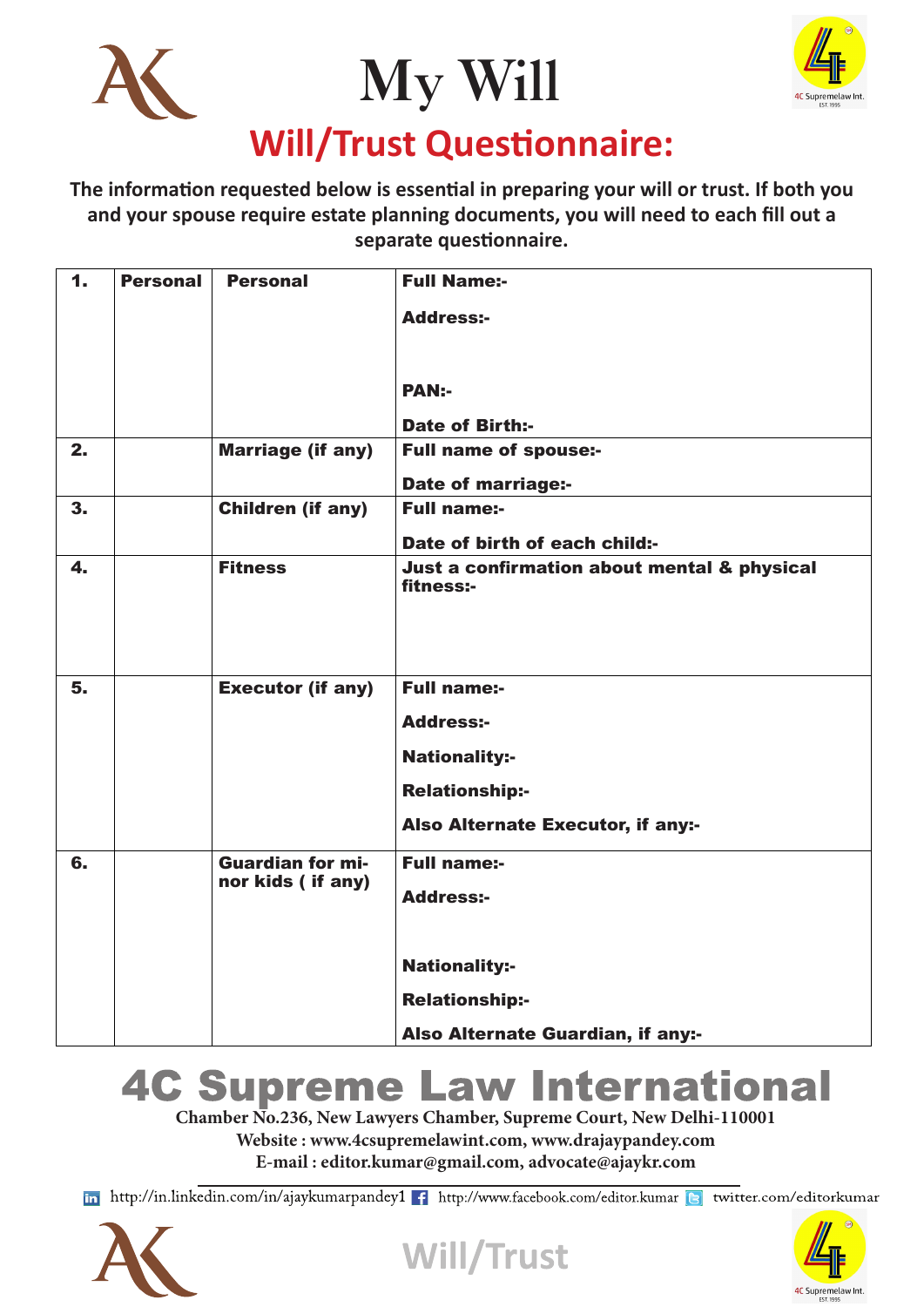| $\mathbf{7}$                                     | <b>Properties</b><br>(which is<br>owned by Self/<br><b>Jointly)</b> | <b>Business-</b><br><b>Proprietorship (if any)</b>       | <b>Firm name and address</b>                             |
|--------------------------------------------------|---------------------------------------------------------------------|----------------------------------------------------------|----------------------------------------------------------|
| 8.                                               |                                                                     | <b>Business -</b><br><b>Partnership Firm</b><br>(if any) | <b>Name of firm:-</b><br><b>Address:-</b>                |
|                                                  |                                                                     |                                                          | "%" of share in firm:-                                   |
| 9 <sub>1</sub>                                   |                                                                     | <b>Business - Company</b><br>(if any)                    | <b>Name of company:-</b>                                 |
|                                                  |                                                                     |                                                          | "%" of holding:-                                         |
| 10.                                              |                                                                     | <b>Immovable Properties</b><br>(Type) (Tick the option   | Land, Office, Bunglow, Office,<br><b>Warehouse, Flat</b> |
|                                                  |                                                                     |                                                          |                                                          |
| 11.                                              |                                                                     | <b>Immovable Property</b><br><b>Details</b>              | <b>Details about full address:-</b>                      |
|                                                  |                                                                     |                                                          | <b>Size of property:-</b>                                |
| $\begin{array}{c} \n \textbf{12} \n \end{array}$ |                                                                     | <b>Insurance Policies</b>                                | <b>Name of Insurance Company:-</b>                       |
|                                                  |                                                                     |                                                          | <b>Policy Numbers:-</b>                                  |
|                                                  |                                                                     |                                                          | <b>Sum Assured:-</b>                                     |
| 13                                               |                                                                     | <b>Vehicles</b>                                          | <b>Registration Number:-</b>                             |
|                                                  |                                                                     |                                                          | Color:-                                                  |

### **4C Supreme Law International**

**Chamber No.236, New Lawyers Chamber, Supreme Court, New Delhi-110001**

**Website : www.4csupremelawint.com, www.drajaypandey.com**

**E-mail : editor.kumar@gmail.com, advocate@ajaykr.com**

in http://in.linkedin.com/in/ajaykumarpandey1 f http://www.facebook.com/editor.kumar a twitter.com/editorkumar





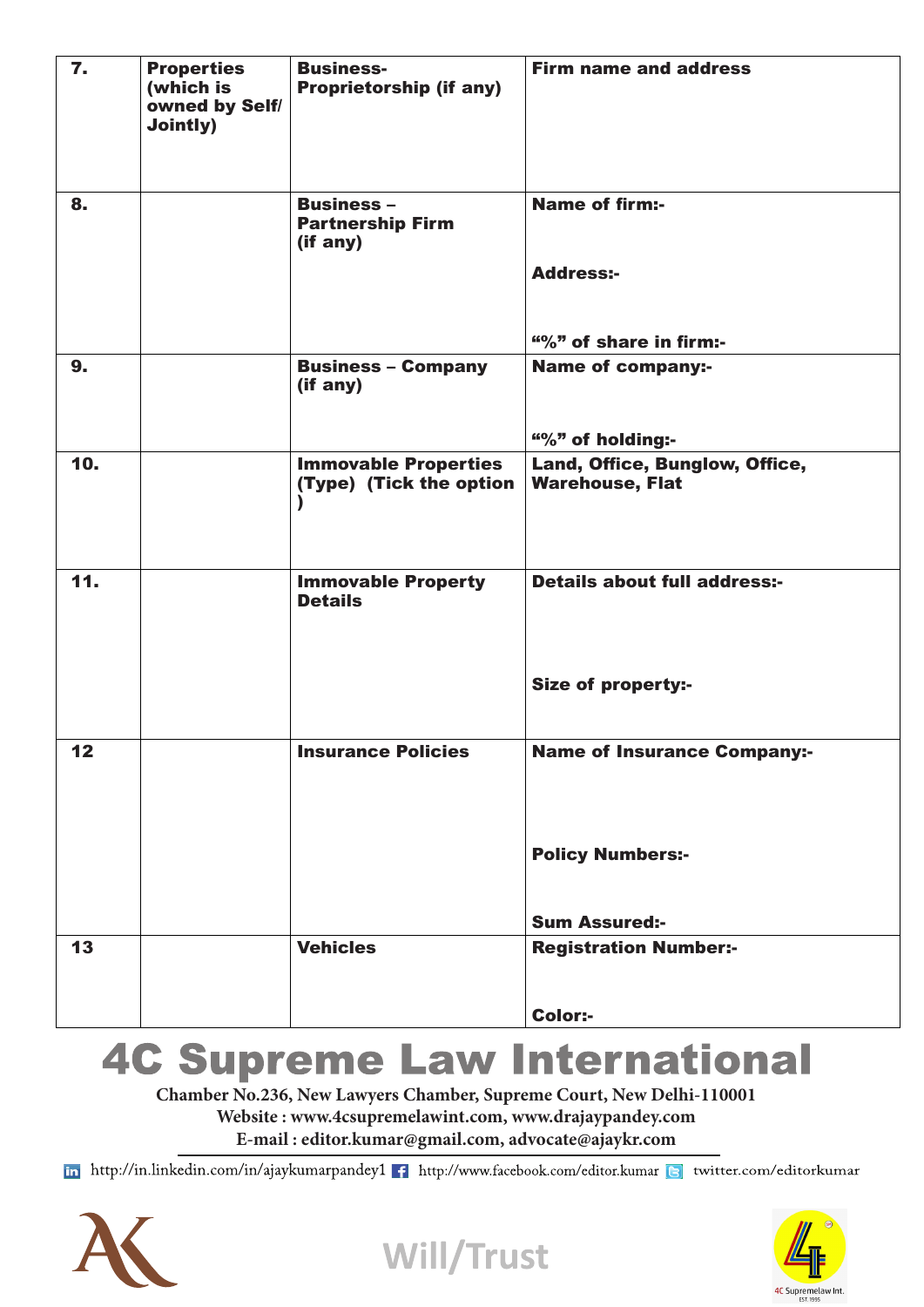| 14 |                                                                                                 | <b>Jewelry</b>                                       |                                                               | Either weight-wise (Gold, Silver) OR<br><b>Each Item-wise :-</b> |
|----|-------------------------------------------------------------------------------------------------|------------------------------------------------------|---------------------------------------------------------------|------------------------------------------------------------------|
| 15 | <b>Details of</b><br><b>NGO/Trust</b><br>owned by you<br>or you are<br><b>Member of</b><br>any. |                                                      |                                                               |                                                                  |
| 16 |                                                                                                 | <b>Provident Fund</b><br>(For employment<br>clients) |                                                               | Name of company where employed<br>and address of company:-       |
| 17 |                                                                                                 | <b>Gratuity (for employ-</b><br>ment clients)        |                                                               | Name of company where employed<br>and address of company:-       |
| 18 | <b>Details of Membership of</b><br><b>Club/institution</b>                                      |                                                      |                                                               |                                                                  |
| 19 | <b>Bank Accounts</b>                                                                            |                                                      | Name of Bank,<br><b>Branch and Account</b><br><b>Number:-</b> |                                                                  |
| 20 | <b>Safe Deposit Lockers</b>                                                                     |                                                      | Name of Bank,<br><b>Branch and Locker</b><br><b>Number:-</b>  |                                                                  |
| 21 | <b>Fixed Deposits</b>                                                                           |                                                      | FD No, Bank /<br><b>Company, Branch,</b><br><b>Amount:-</b>   |                                                                  |
| 22 | <b>Demat Account</b>                                                                            |                                                      | <b>Name of DP:, Demat</b><br><b>Account Number:-</b>          |                                                                  |

## **4C Supreme Law International**

**Chamber No.236, New Lawyers Chamber, Supreme Court, New Delhi-110001 Website : www.4csupremelawint.com, www.drajaypandey.com**

**E-mail : editor.kumar@gmail.com, advocate@ajaykr.com**

in http://in.linkedin.com/in/ajaykumarpandey1 f http://www.facebook.com/editor.kumar a twitter.com/editorkumar

**Will/Trust** 



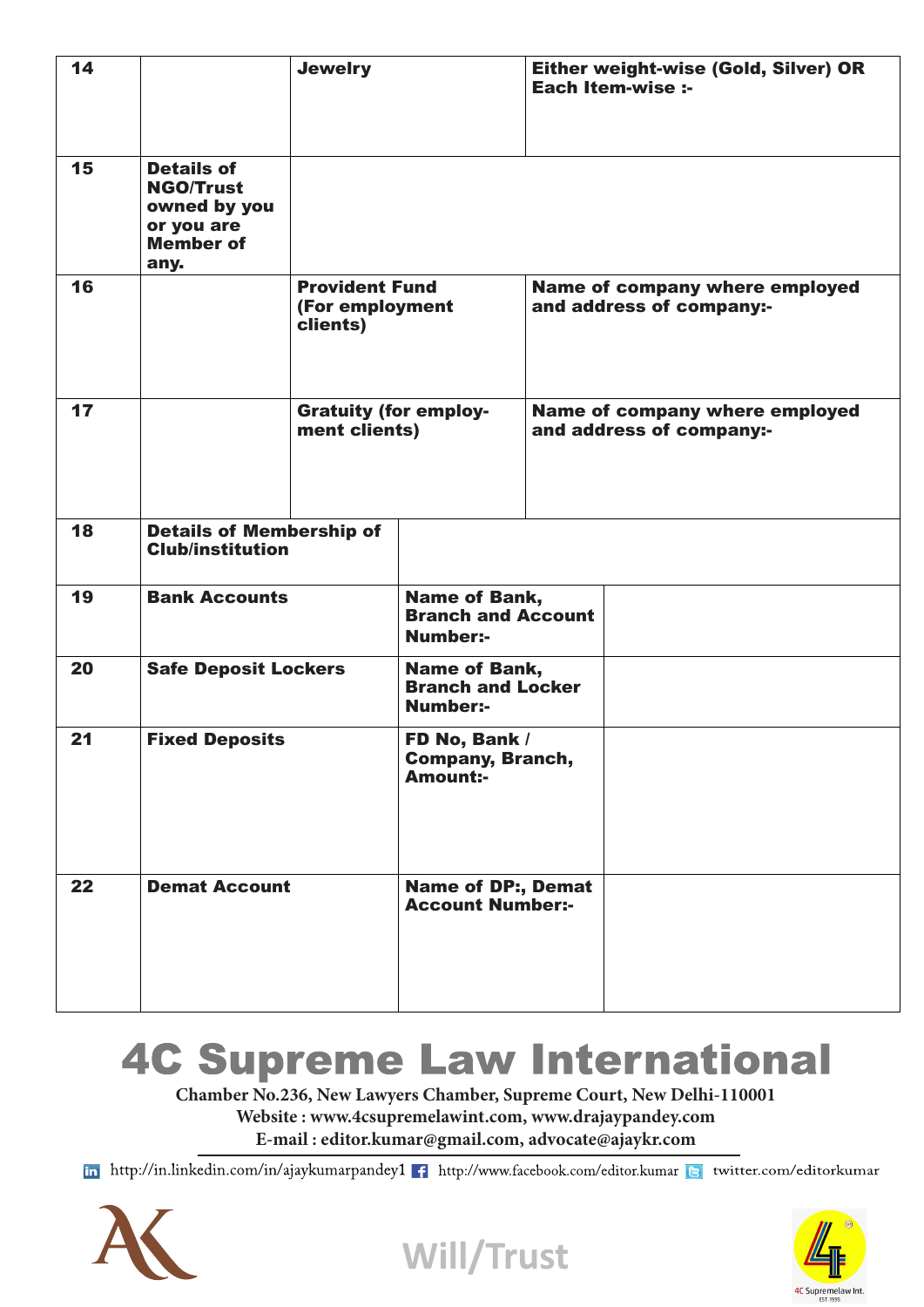| 23 | <b>Physical Shares</b>                | <b>Name of Company</b><br>and Number of<br>shares                       |  |
|----|---------------------------------------|-------------------------------------------------------------------------|--|
| 24 | <b>Wealth Management Ac-</b><br>count | <b>Name of institution</b><br>and Account<br>number                     |  |
| 25 | <b>Mutual Fund</b>                    | <b>Name of institution</b><br>and folio number                          |  |
| 26 | <b>Public Provident Fund</b><br>(PPF) | <b>Name of Bank/ Post</b><br><b>Office:- Account</b><br><b>Number:-</b> |  |
| 27 | <b>Postal Saving Account</b>          | <b>Name of Post</b><br><b>Office:- Account</b><br><b>Number:-</b>       |  |
| 28 | <b>Bond / Debentures</b>              | <b>Name of Institution:-</b><br><b>Folio Number:-</b>                   |  |
| 29 | <b>Digital Assets</b>                 | <b>Details of each of</b><br><b>Digital Assets</b>                      |  |

# **4C Supreme Law International**

**Chamber No.236, New Lawyers Chamber, Supreme Court, New Delhi-110001 Website : www.4csupremelawint.com, www.drajaypandey.com**

**E-mail : editor.kumar@gmail.com, advocate@ajaykr.com**

in http://in.linkedin.com/in/ajaykumarpandey1 f http://www.facebook.com/editor.kumar a twitter.com/editorkumar